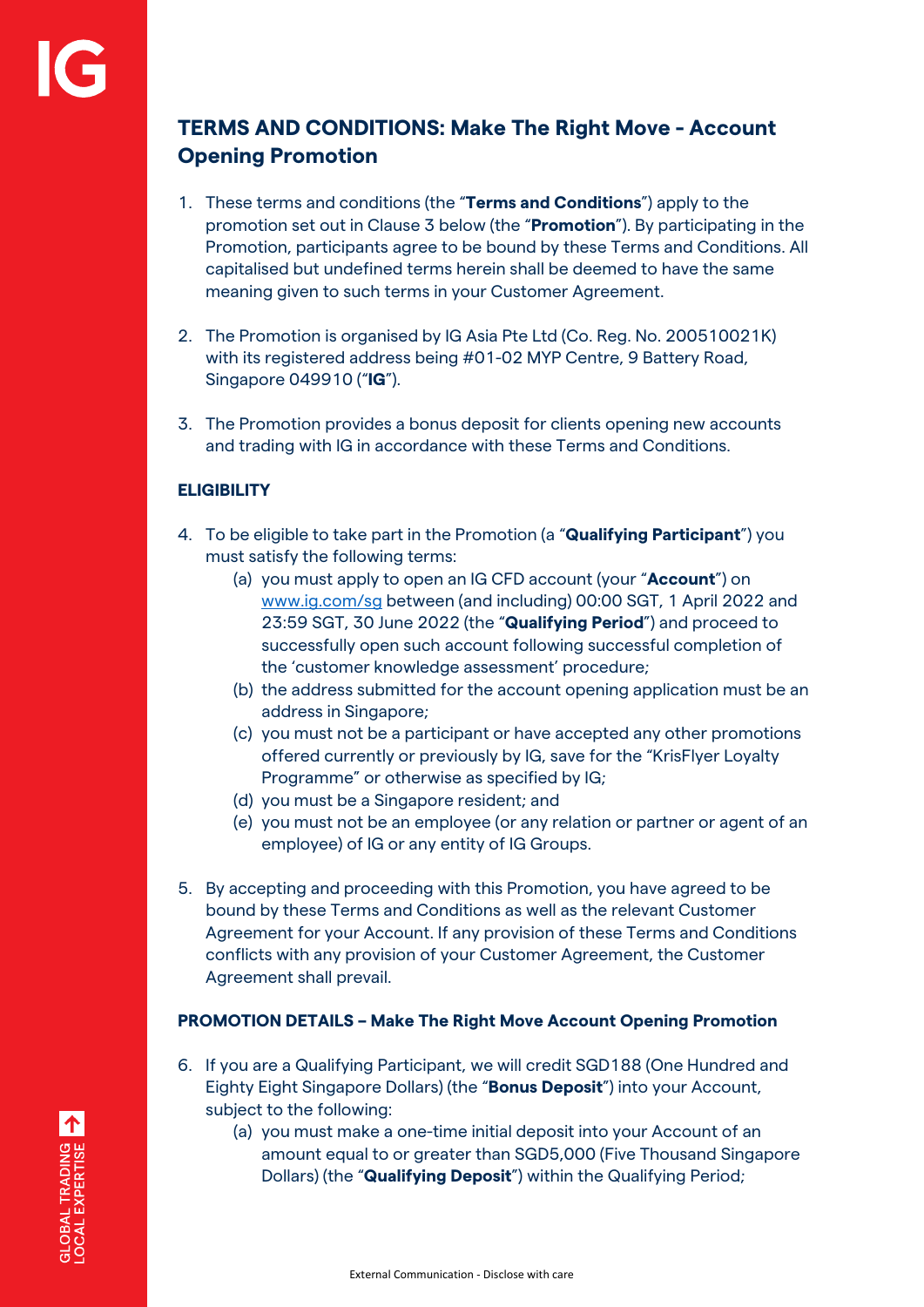- (b) you must open at least one CFD Transaction during the Qualifying Period and such Transaction(s) must be initiated by you. For the avoidance of doubt, if you have more than one account, only one account can be eligible for the Bonus Deposit but you are not precluded from operating more than one account where such other account(s) is/are not intended to be eligible for a Bonus Deposit and does not contravene any of the other Terms and Conditions i.e. you may deposit the amount of the Qualifying Deposit into and trade with more than one IG CFD accounts but you will receive one credit of the Bonus Deposit into only one of your IG CFD accounts;
- (c) Your Account balance must have more than SGD0 (Zero Singapore Dollars) at the end of the Qualifying Period;
- (d) you must be fully authorised to operate your Account; and
- (e) the Transaction(s) must be initiated by you and not by IG acting on your behalf (e.g. system generated trades); and
- (f) you can only claim a maximum of the Bonus Deposit amount pursuant to this section 6.

Any Bonus Deposit due under the terms of this Promotion will be posted to your Account within 21 working days from 30 June 2022.

# **OTHER DETAILS**

- 7. Unless otherwise stated in these Terms and Conditions, we are the sole arbiter of the Promotion, these Terms and Conditions and any other issues arising under the Promotion. Exceptions to these Terms and Conditions are at the sole discretion of IG's management, and our decision is final. We reserve the right to alter, amend or terminate the Promotion or any aspect of it (including these Terms and Conditions) at any time and without prior notice.
- 8. Unless otherwise stated in these Terms and Conditions, all dates are determined in accordance with Singapore time.
- 9. We will not be liable for any losses incurred by you as a result of your trading in relation to this Promotion. Trading CFDs is a high-risk activity and it is possible to lose more than your initial investment.
- 10.Any dispute or situation not covered by these Terms and Conditions will be resolved by our management in a manner it deems to be fairest to all concerned and that decision shall be final and binding on all parties. We reserve the right to refuse to award Bonus Deposit under the Promotion if we have reasonable belief that the Promotion is being abused in any way. Further, where any of these Terms and Conditions are breached or there is any reason to suspect a participant (including a Qualifying Participant) has acted fraudulently or obtained an unfair or unintended advantage pursuant to the Promotion, we reserve the right to stop or withdraw the Promotion.